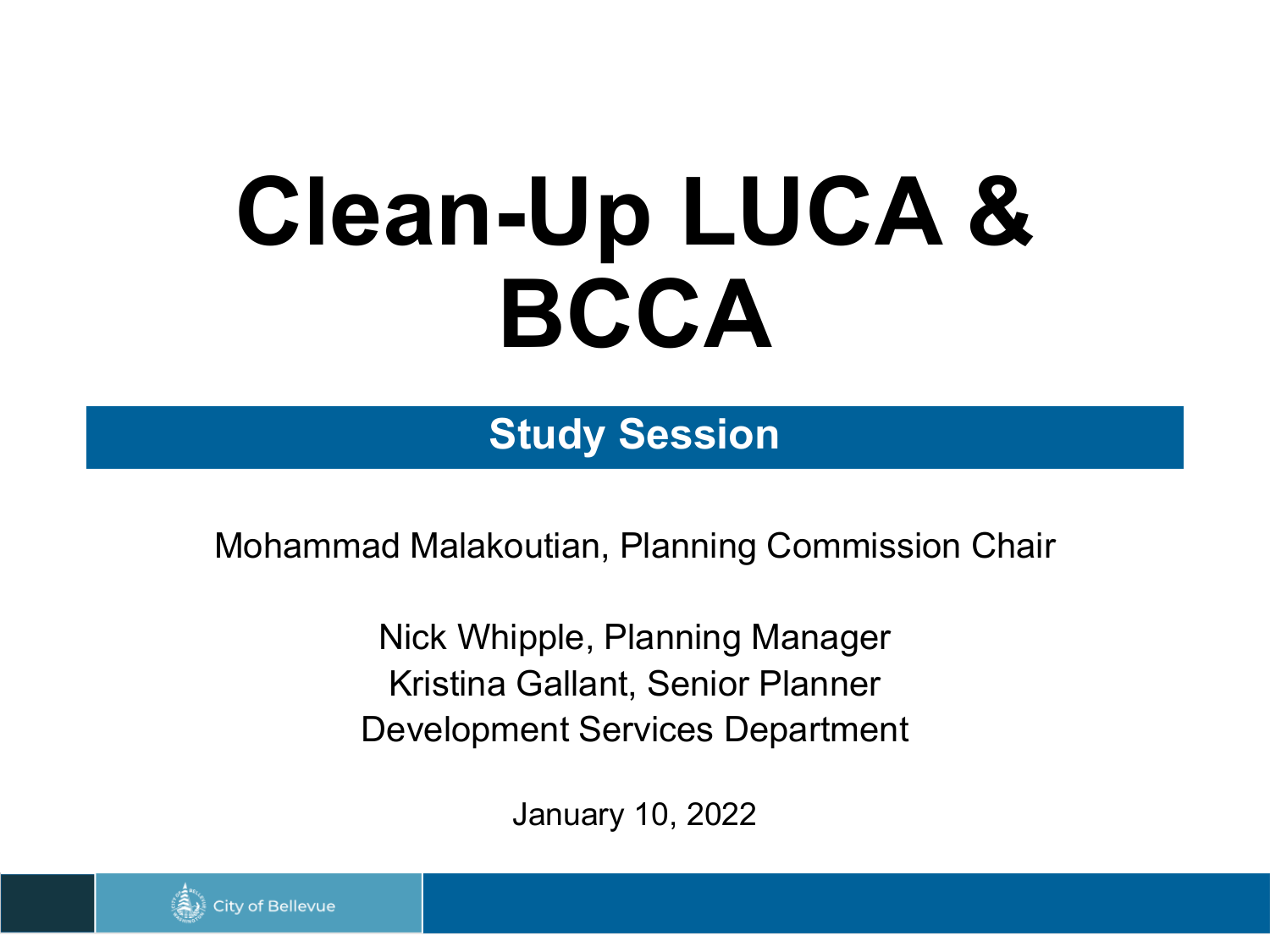#### **Direction Needed from Council**

Direct staff to prepare the Ordinances for final action at a future meeting

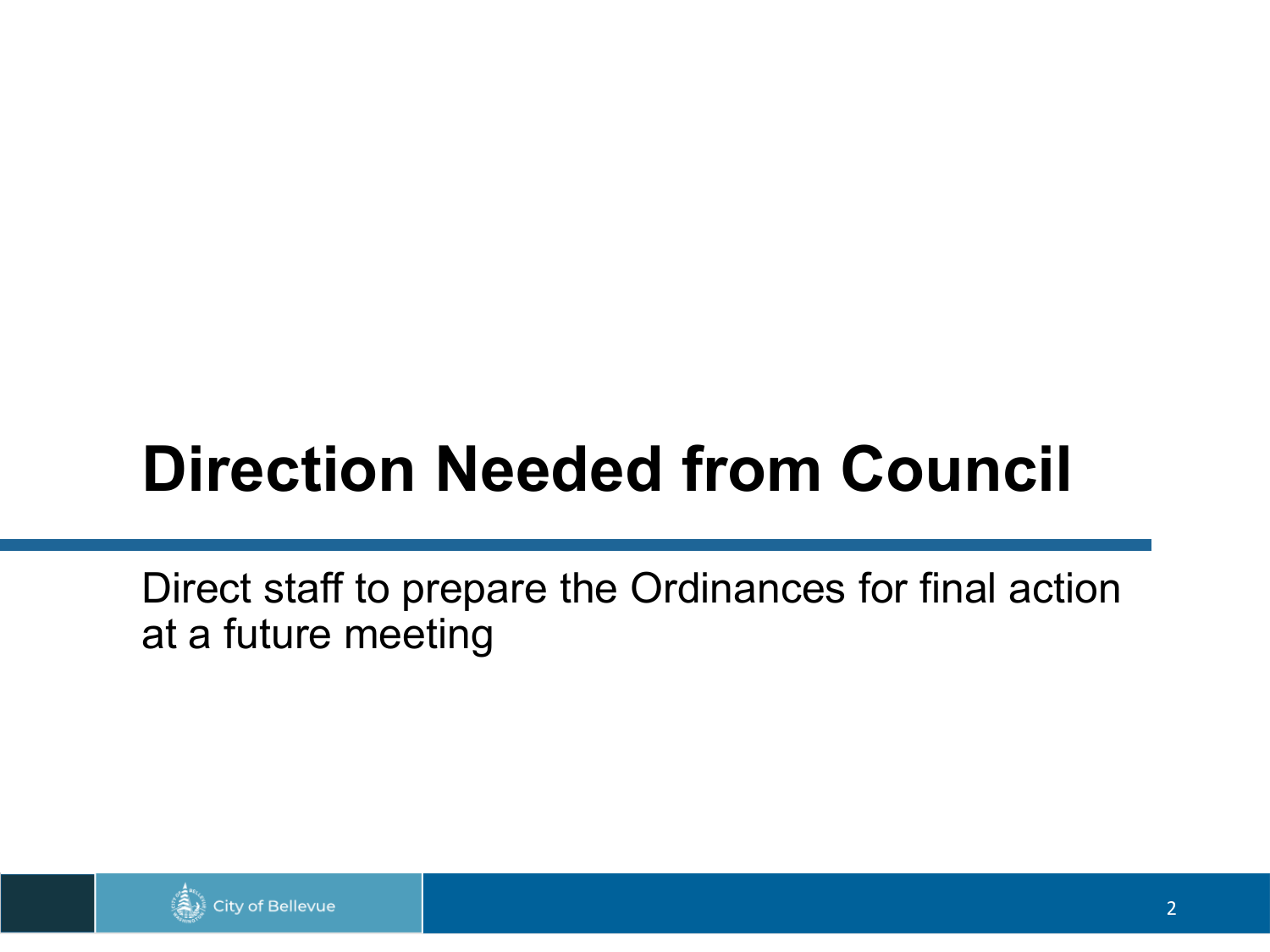## **Agenda**

- 1. Background
- 2. Recommended LUCA
- 3. Planning Commission Recommendation
- 4. Proposed BCCA
- 5. LUCA/BCCA Process
- 6. Direction from Council

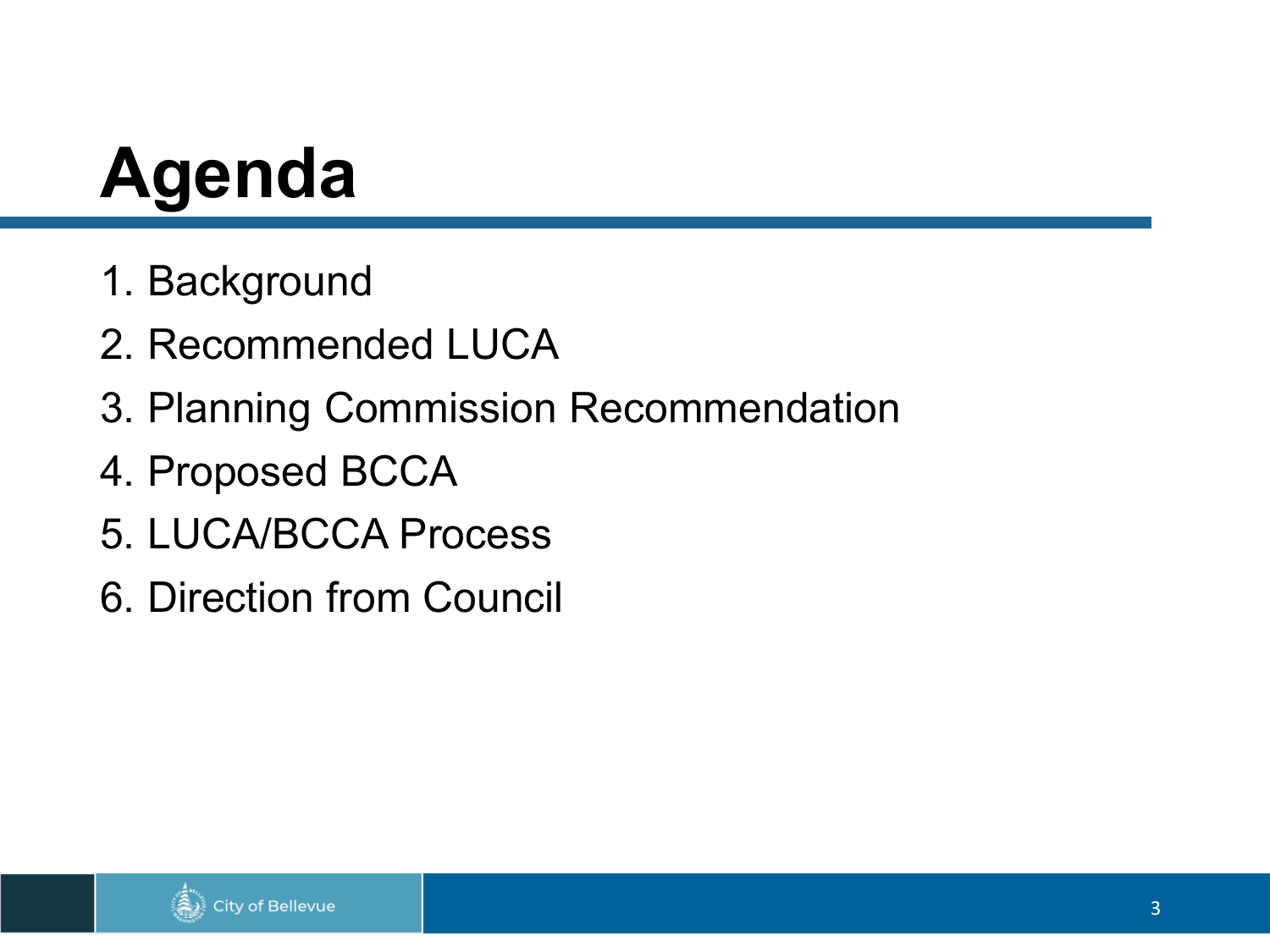#### **Background**

- **Routine** general clean-up
- Amendments in various chapters to improve **clarity**, internal **consistency**, and **correct** citations
- Limited to items that are **not substantive**, do not address policy issues, or warrant independent LUCAs/BCCAs

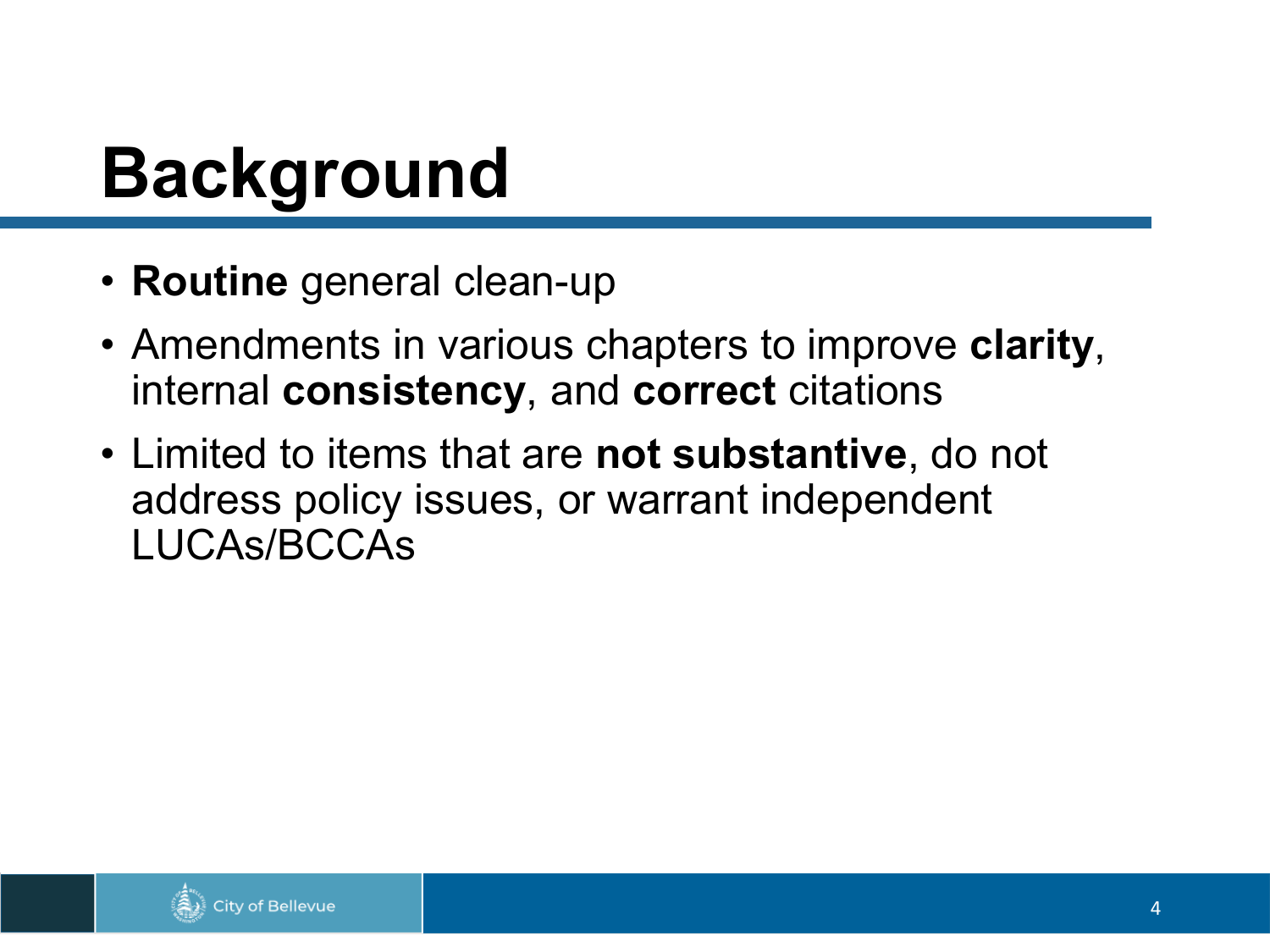#### **Recommended LUCA**

Two categories of amendments:

- References and Numbering
- Internal Consistency and Clarity

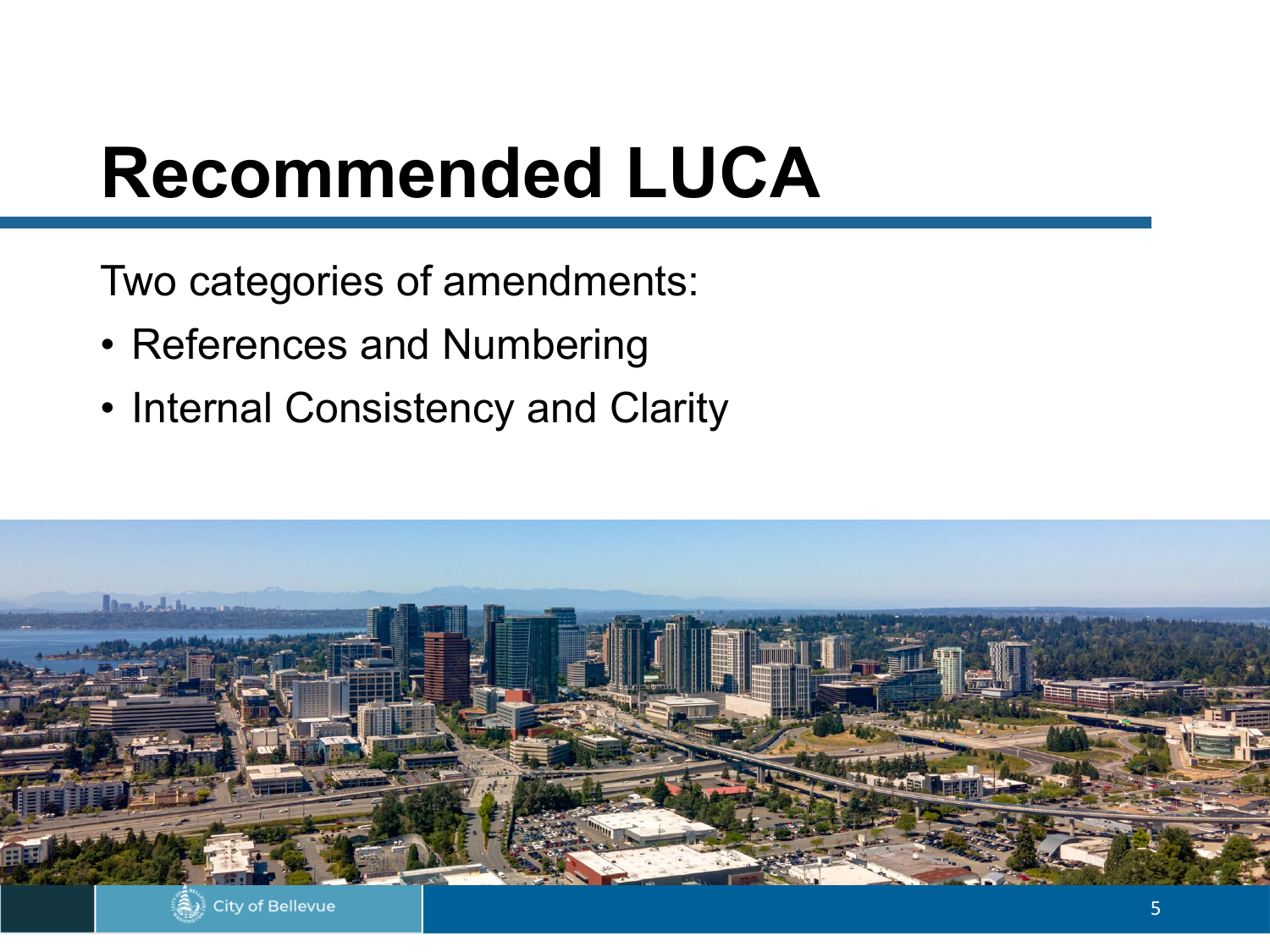#### **PC Recommendation**



- Study Session October 27
- Public Hearing held December 8
- Recommends adoption of the LUCA without modification

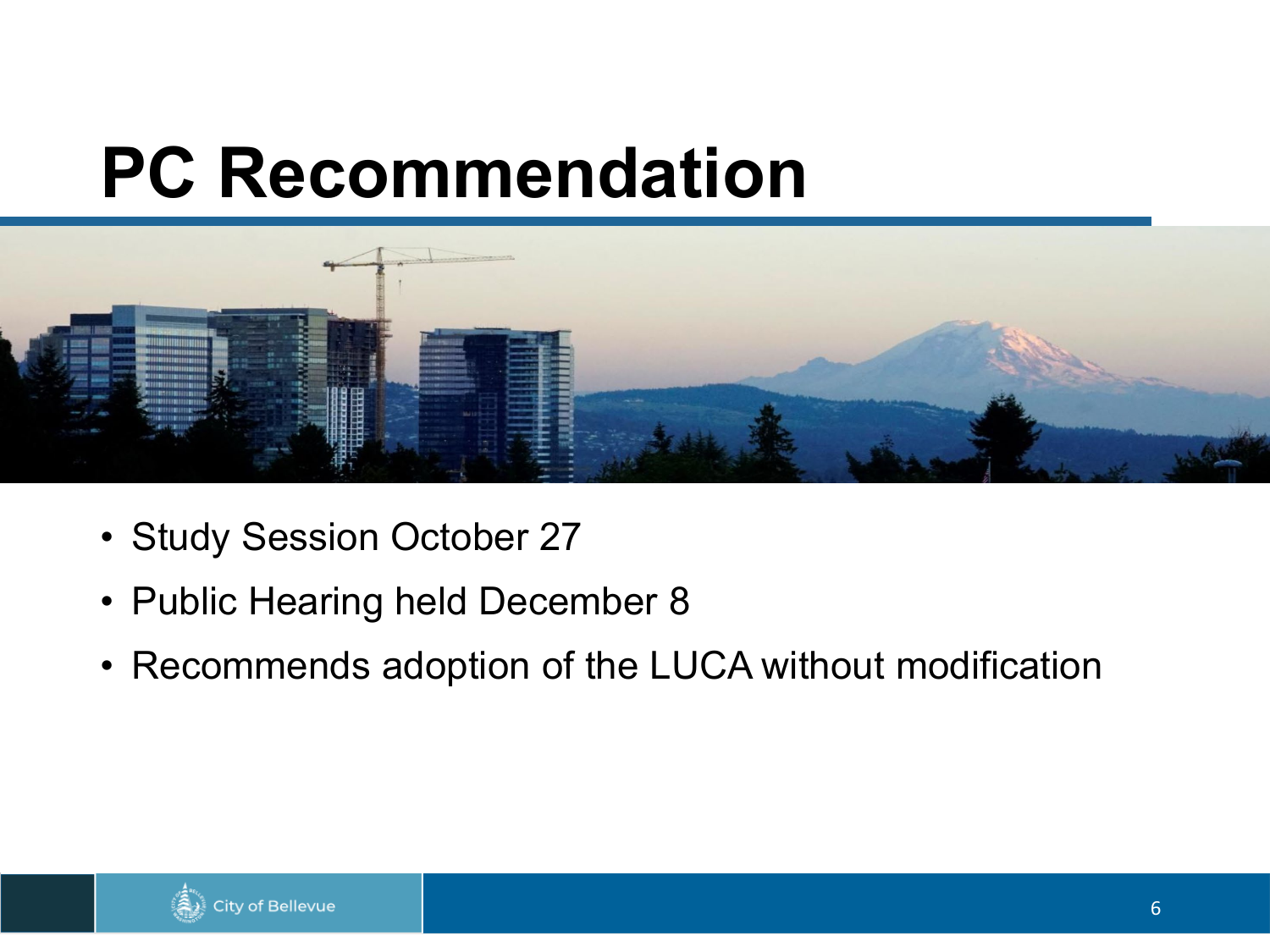### **Proposed BCCA**

Two categories of amendments:

- References and Numbering
- Internal Consistency and Clarity

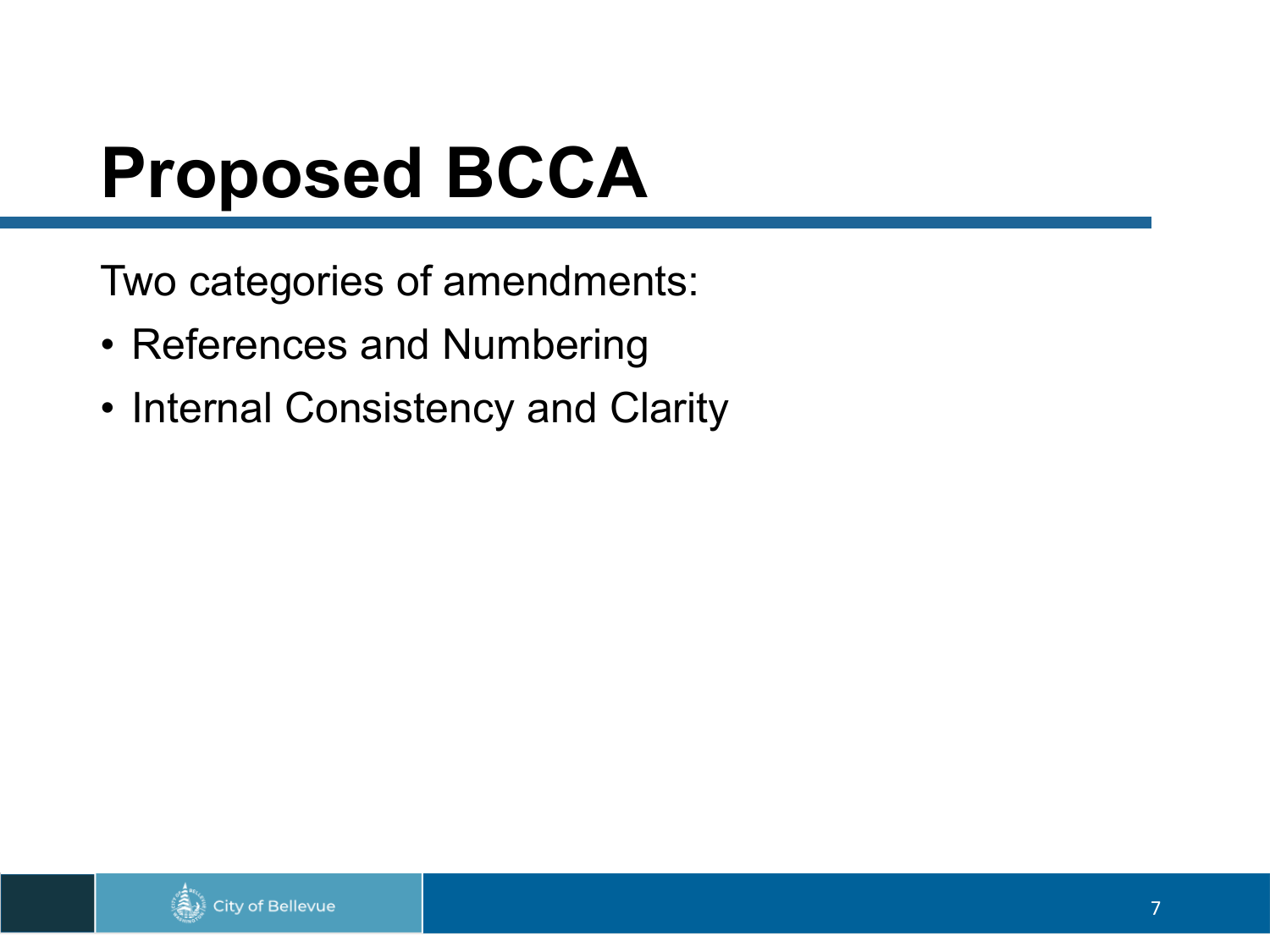### **Proposed BCCA**

#### **References and Numbering**

- **Update reference** to correct BCC section
	- 1.18.040.E.5.a
	- 9.11.040
- **Update reference** to correct RCW
	- 9.09.020.C

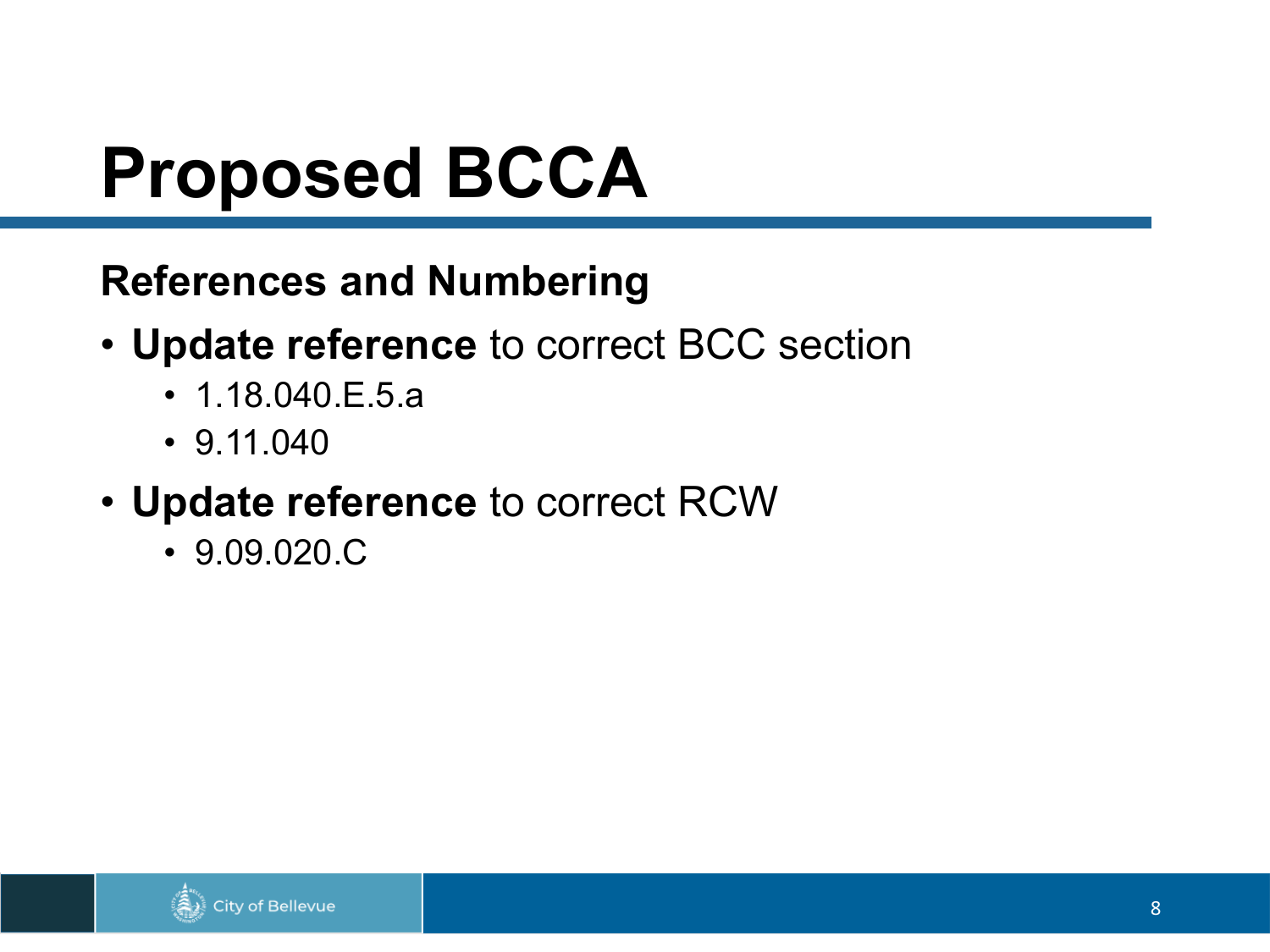### **Proposed BCCA**

#### **Internal Consistency and Clarity**

- **Clarify** that clearing and grading permits are required within 50 feet of shoreline
	- 23.76.035
- Add **missing word**
	- 23.76.042

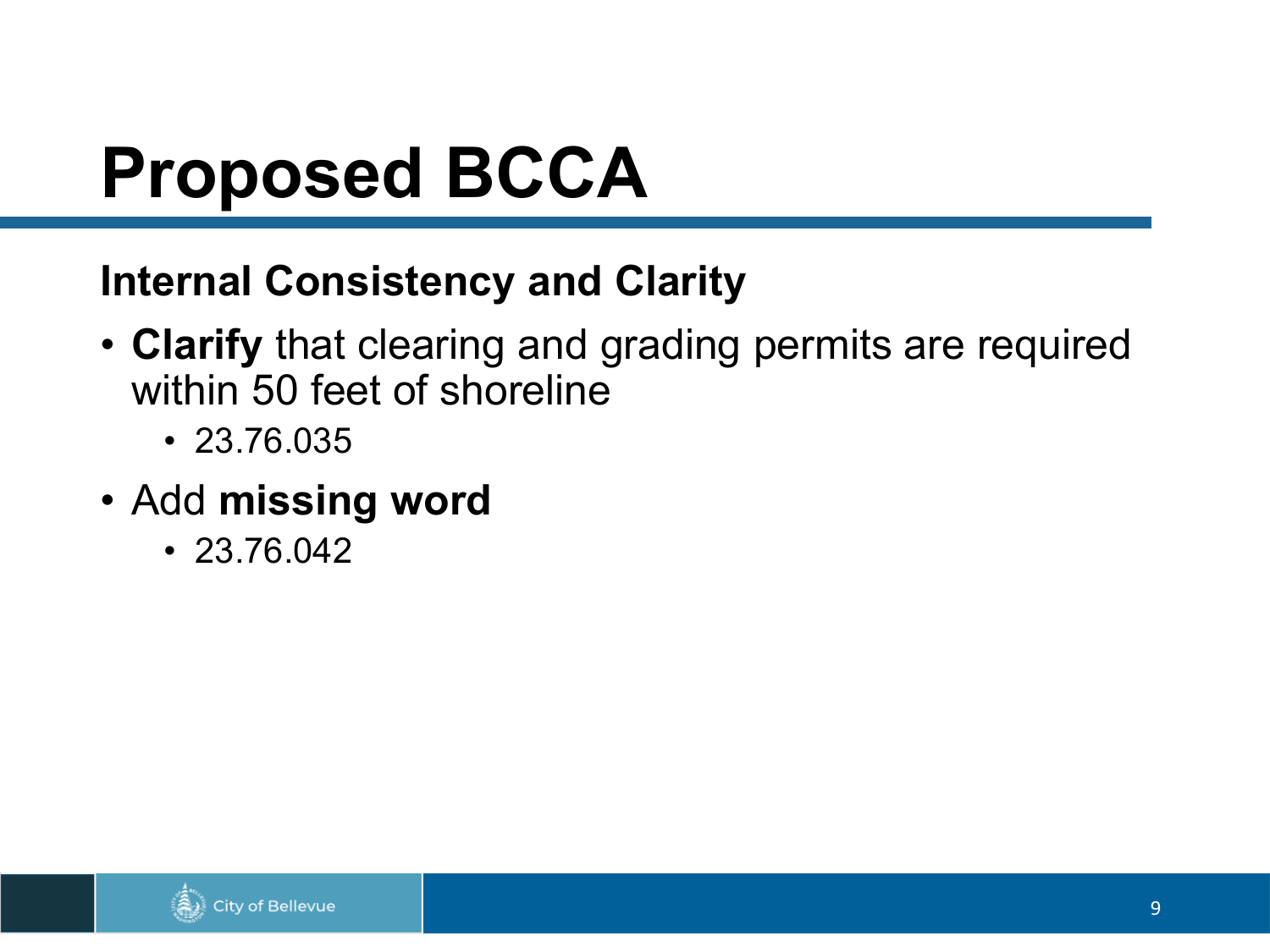### **LUCA/BCCA Process**

| <b>Action</b>                                                                      | <b>Date</b>             |
|------------------------------------------------------------------------------------|-------------------------|
| <b>Planning Commission Study Session</b><br>(LUCA only)                            | October 27, 2021        |
| <b>EBCC</b> Courtesy Hearing (LUCA only)                                           | November 2, 2021        |
| <b>Planning Commission Public Hearing and</b><br><b>Recommendation (LUCA only)</b> | December 8, 2021        |
| <b>City Council Study Session</b>                                                  | <b>January 10, 2022</b> |
| <b>City Council Action</b>                                                         | (to be scheduled)       |
| <b>EBCC</b> Public Hearing and Action (LUCA<br>only)                               | (to be scheduled)       |